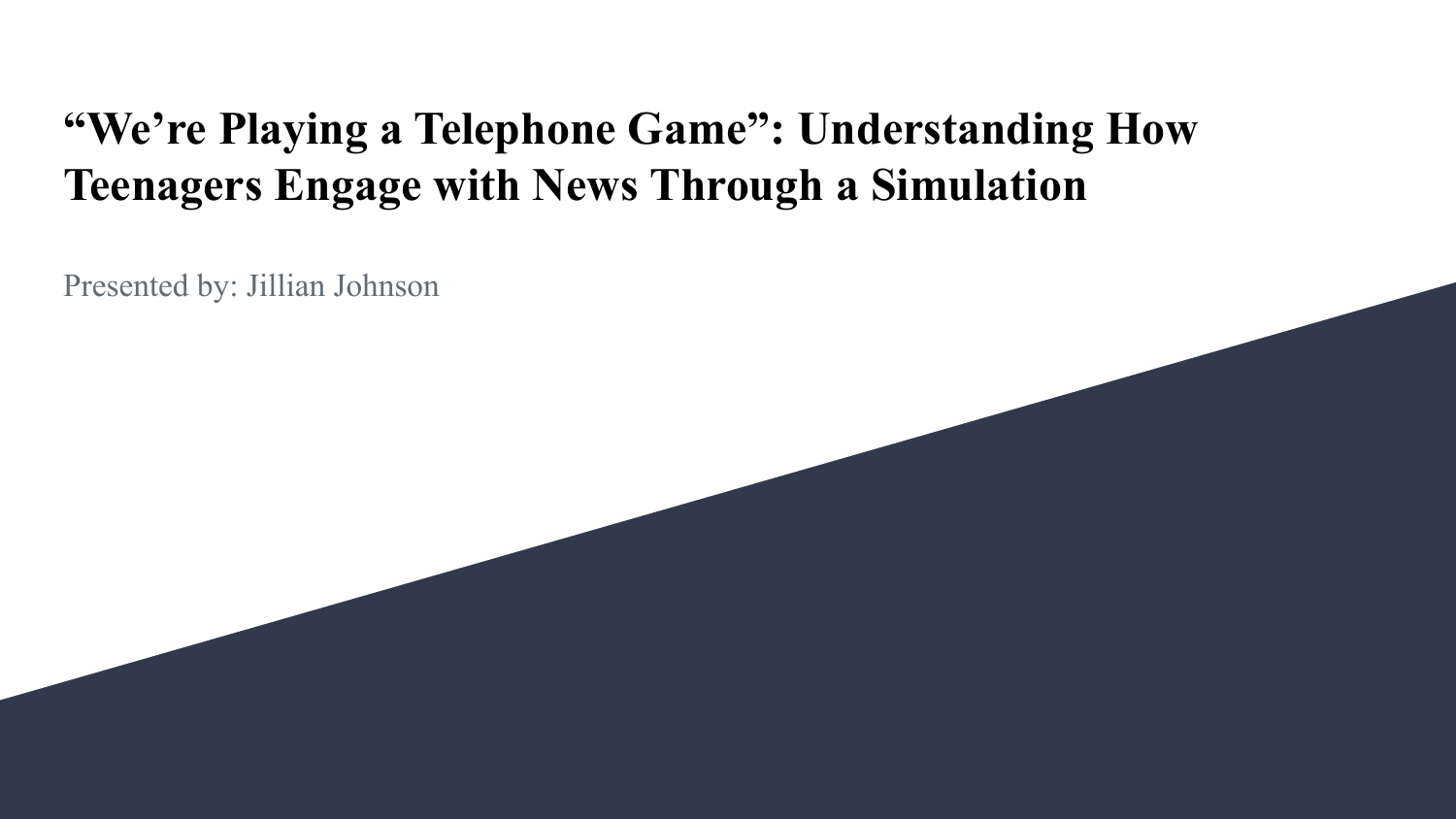- Introduction <br>
 Understanding how and where to access high-quality news information has never been more important to teenagers, who feel frustrated and mistrust news.
	- Teens and the News, 2020
	- The consequences of how young people engage with the news is currently dire.
		- **○** Satariano, 2020
	- With misinformation at an all-time high, this study explores how high school students cope with inaccurate information and perceive journalists through observation of their skills in a breaking news simulation and post-study interviews.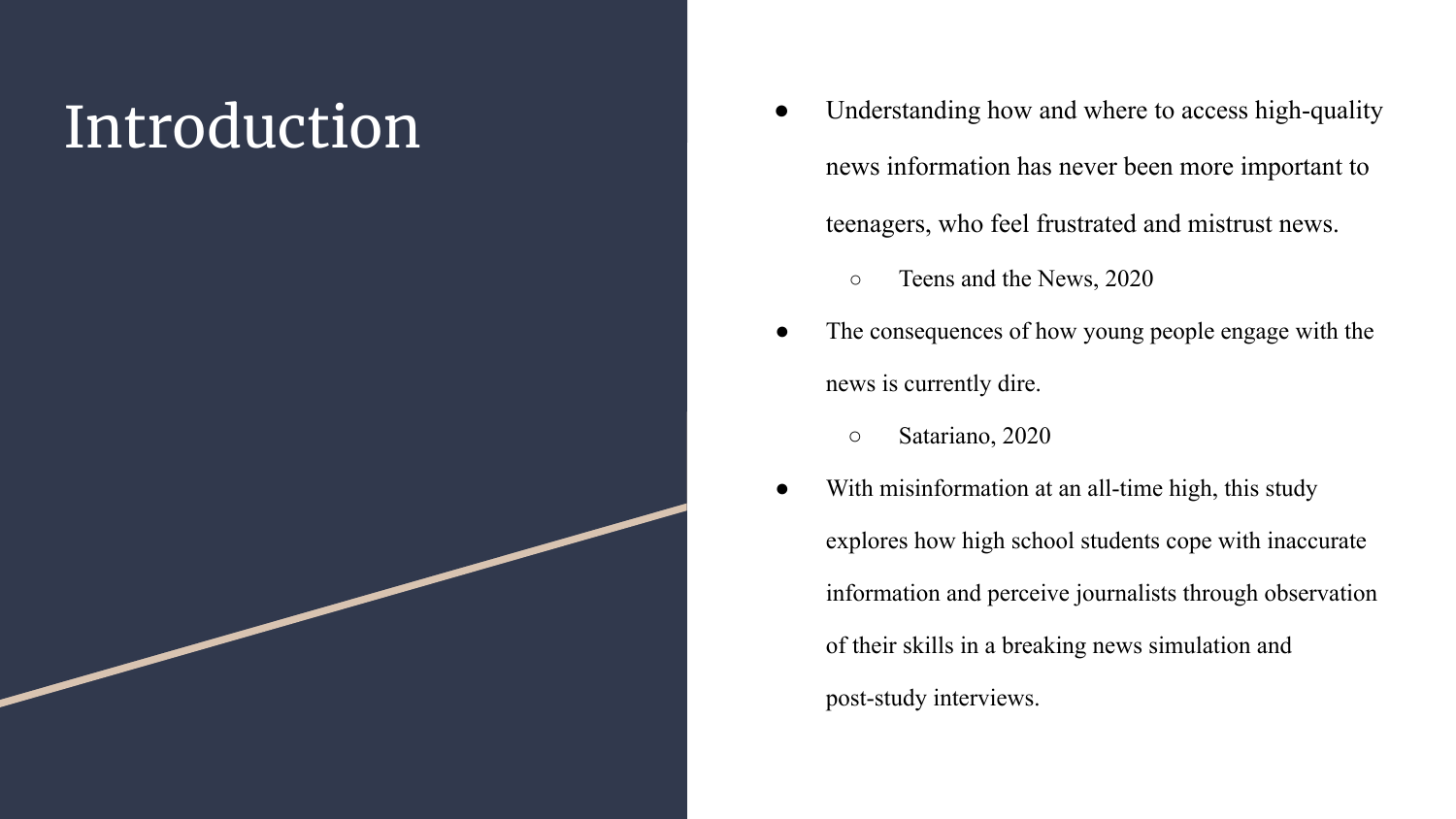- Literature Review The broader study of media literacy has been converted to news literacy in the past decade to help individuals better understand and engage with news content. (Christians et al., 2009; Fleming, 2014).
	- News Literacy definition (Vraga et al., 2021, p. 13).
	- For young people, NL is considered a foundational step (Mihailidis, 2012; Poindexter, 2012).
	- News literacy education takes a variety of forms.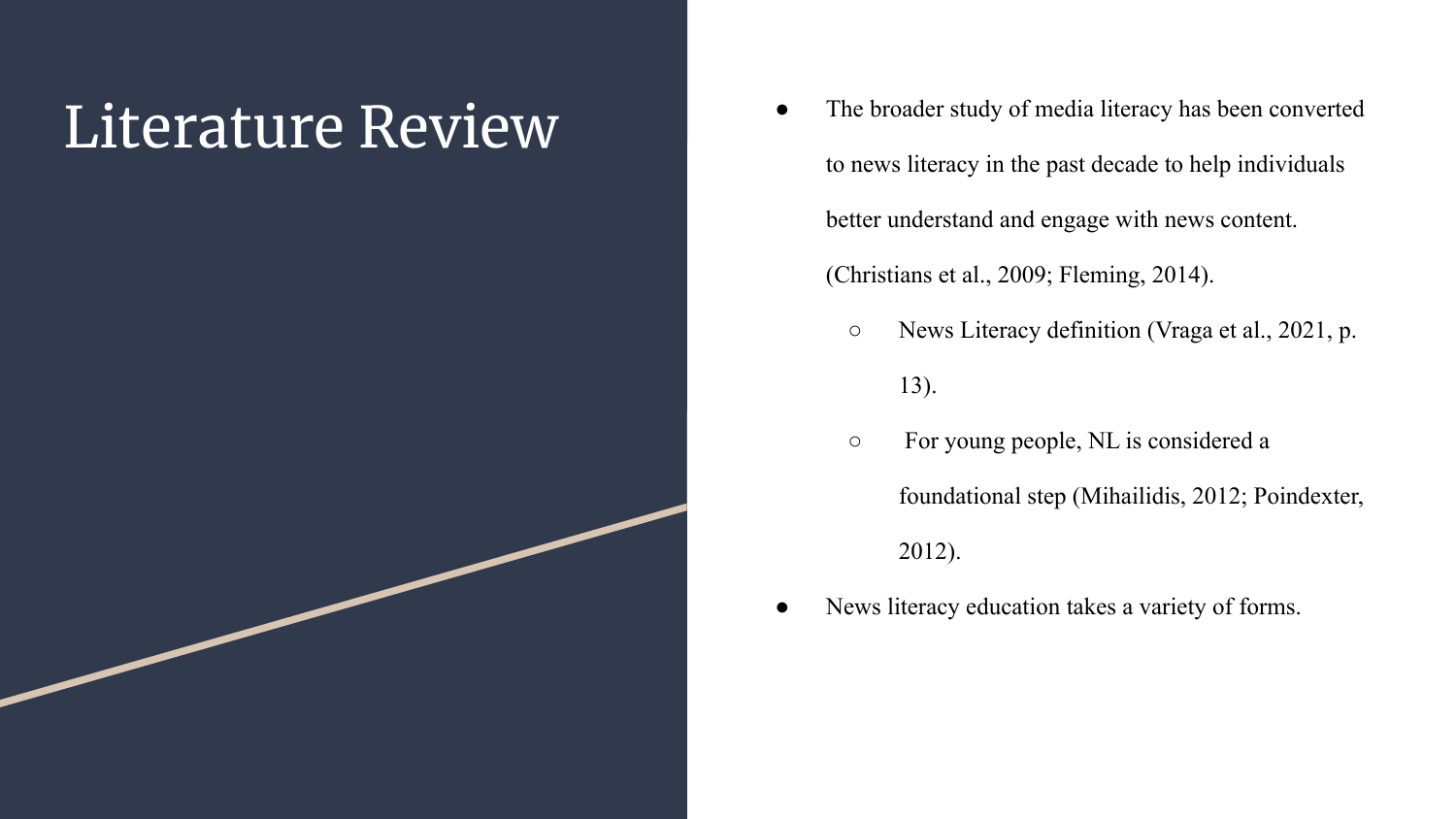## Research Questions • **RQ1**: What do teenagers know about the news

- creation process for critical engagement with news?
- **RQ2**: What do teenagers think about news information and the work of journalists?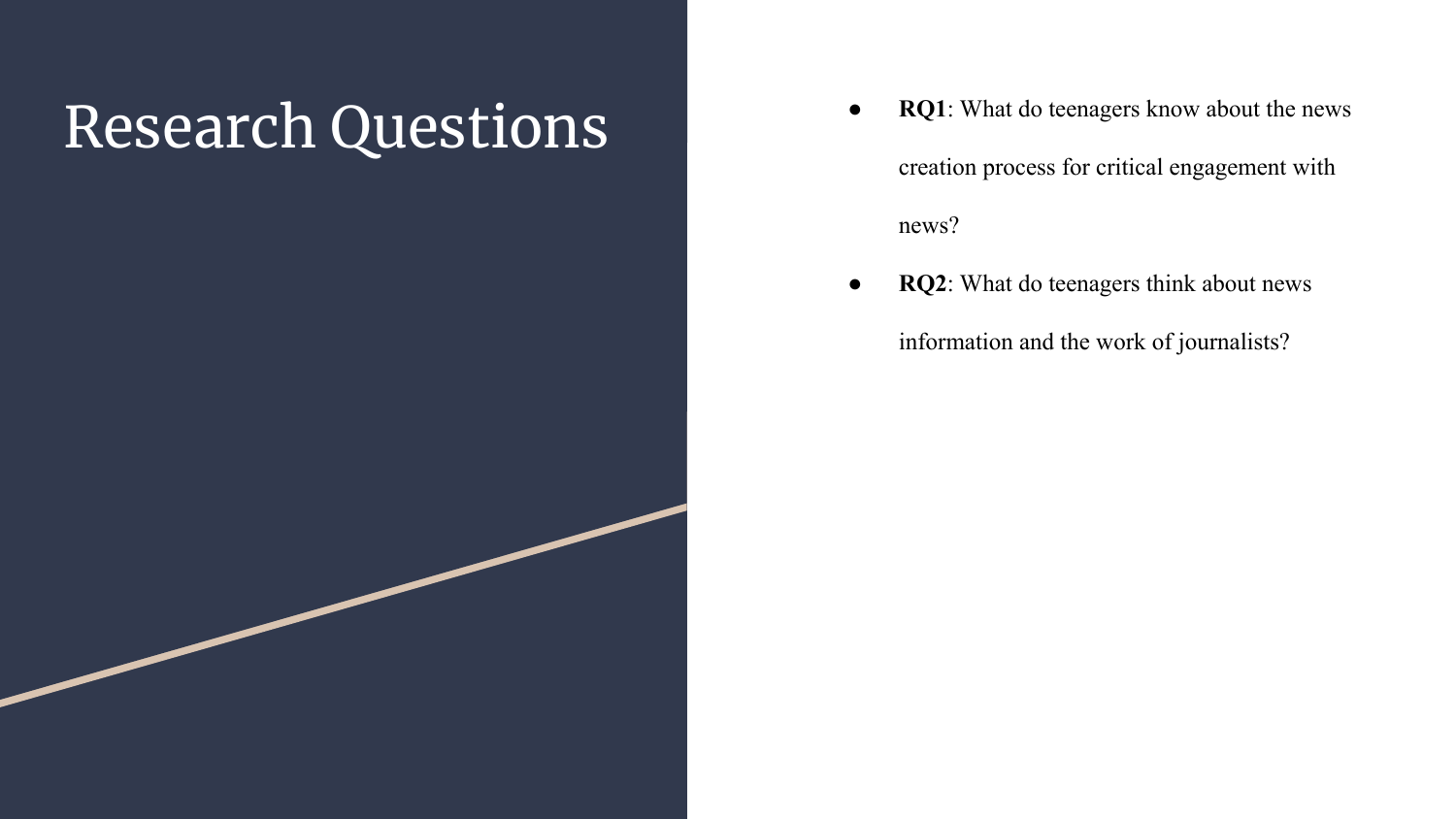# ■ Participants and the Simulation Experience<br>
■ Participants and the Simulation Experience<br>
→ Observed and interviews eight Los A

- - Observed and interviews eight Los Angeles high school groups in the Situation Room Experience at the Ronald Reagan Library.
		- N=234 (Each group 25-45 students)
- Observation and Coding
	- "Live" News Reporting
	- News Tweets
	- Group Interviews
	- Interview Data Analysis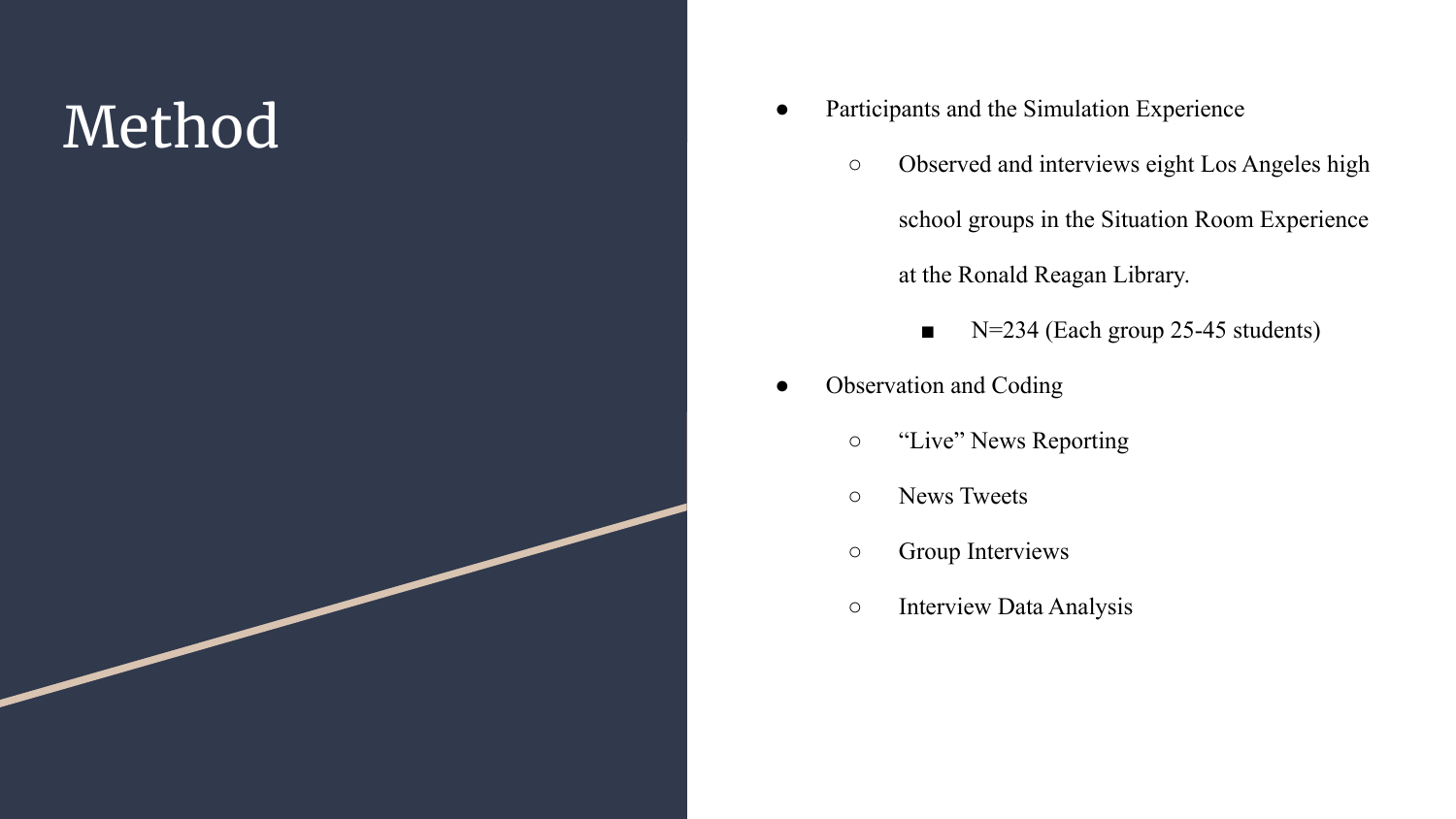# **Results** <br> **Process Knowledge**

- - Participants aware of what news is supposed to be, but they didn't possess enough knowledge to achieve their desired outcomes in the simulation.
- Perceptions of News Information and Journalists
	- Participants fail to correct inaccurate information and brought their own mistrust of information into how they defined the study experience.
- "The Game of Telephone"
	- "It feels like we're playing a telephone game 'cause, like, in the game telephone, you tell a person a word, and as the word goes around, it gets changed a bit on purpose or on accident—and at the end it's, like, a whole different story."
- High Expectations for Journalists
	- From trying journalism themselves, the students learned that the work of journalists is fun, but it is not easy.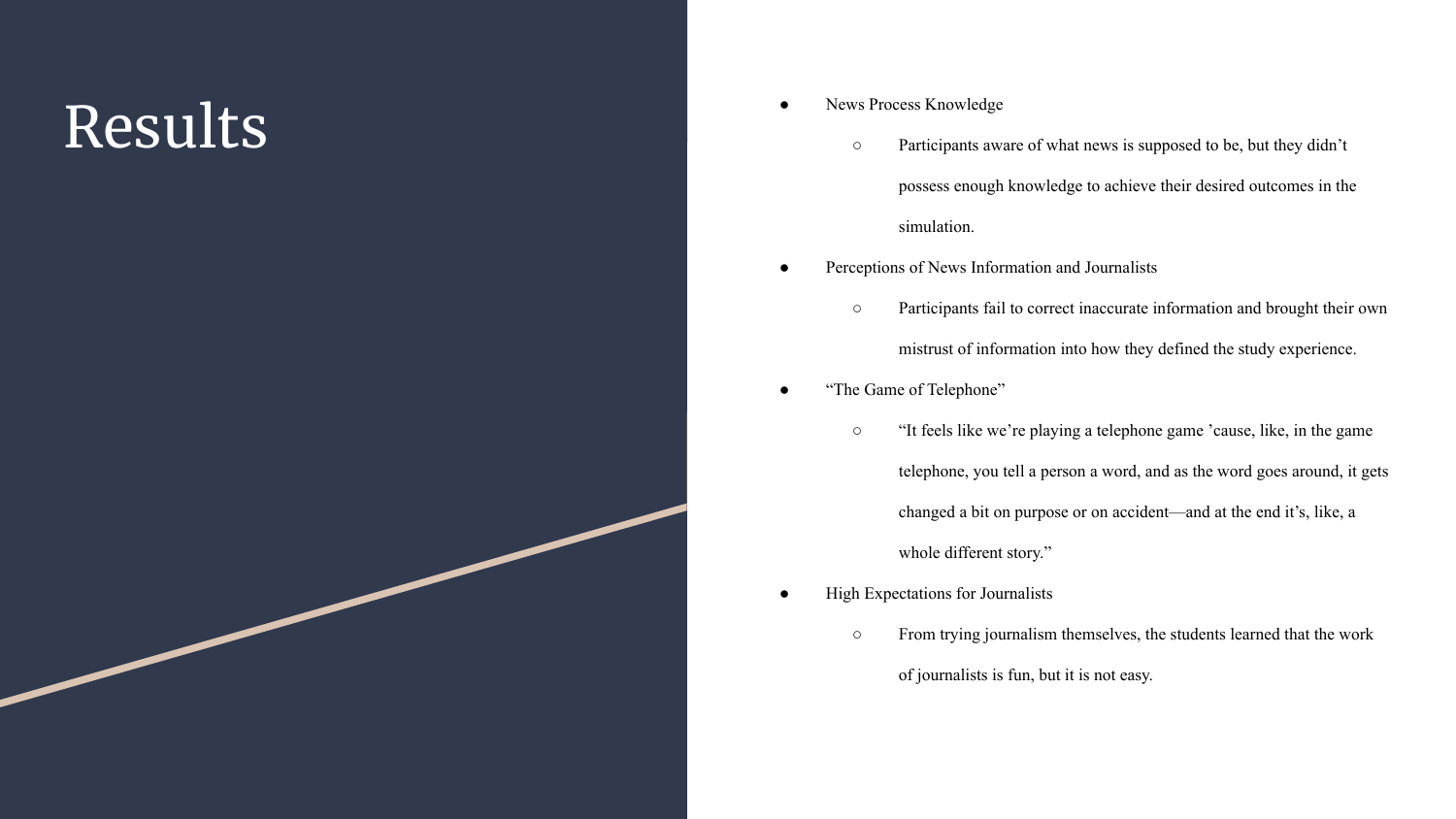- DISCUSSION The young people in the study expressed a real frustration with recognizing what high quality information should be but not having the skills to correct it in the simulation or in their own lives.
	- Results also show how the experience reflected the current information environment for the participants by revealing how easily false information can spread and their own responsibility to correct it.